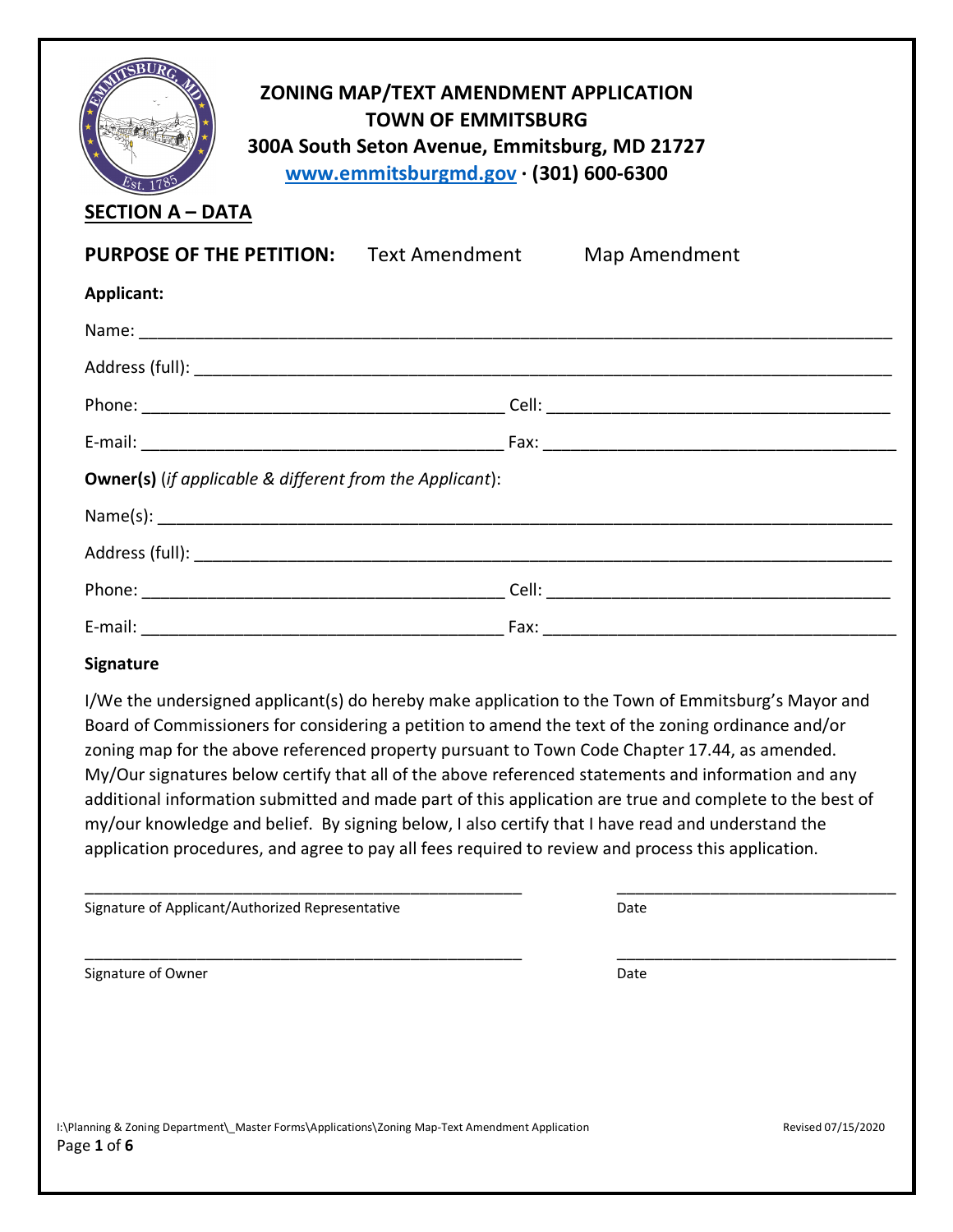## **SECTION B – INSTRUCTIONS**

This section is to assist applicants in petitioning the Town. The process is explained in detail in Chapter 17.44 of the Town's Code. Any information provided in this list is intended only as a guide. The applicant is advised to consult this Chapter as well as obtain the services of an attorney, engineer, or other professionals in completing this application and presenting evidence before the Mayor and Board. The applicant is not required to be represented by third parties.

- 1. Complete the application. Please print legibly or type the information.
- 2. Sign and date the application.
- 3. Submit the application to the Town's Zoning Administrator with original signatures of the applicant(s) and/or the owner(s). The application must contain written documentation for the proposal to amend, supplement, change, modify, or repeal the Town of Emmitsburg's Zoning Ordinance and/or Zoning Map.
- 4. Attach appropriate drawings, plans, and/or illustrations, which help explain your request. Fifteen (15) copies of the proposed plan, a minimum size of  $18''$  x  $24''$ , must be submitted with the application. All materials submitted with this application or entered as Exhibits during the hearing become the property of the Town of Emmitsburg and are kept with this application.
- 5. The application and all additional materials submitted with the application must be originals. The Town will not accept faxed copies of any materials associated with this application.
- 6. If the application submitted is not complete, the Town reserves the right to immediately deny the application and return it to the applicant without the Planning Commission's and the Board of Commissioner's review and action on the application.
- 7. There is an application fee for a petition to rezone and/or amend the Zoning Ordinance. The application will not be accepted if the fee is not included.The applicant must pay all additional fees in full. Fees are subject to change at any time by policy, resolution, or ordinance from the Board of Commissioners. Checks shall be made payable to the Town of Emmitsburg.
- 8. Attach appropriate written explanation / arguments that indicate how the applicant's request meets the requirements set forth for a zoning classification change (Section D) **OR** requirements set forth for a zoning text change (Section E).
- 9. For additional information regarding a zoning amendment, please visit our website at www.emmitsburgmd.gov or contact the Town Planner at 301-600-6300.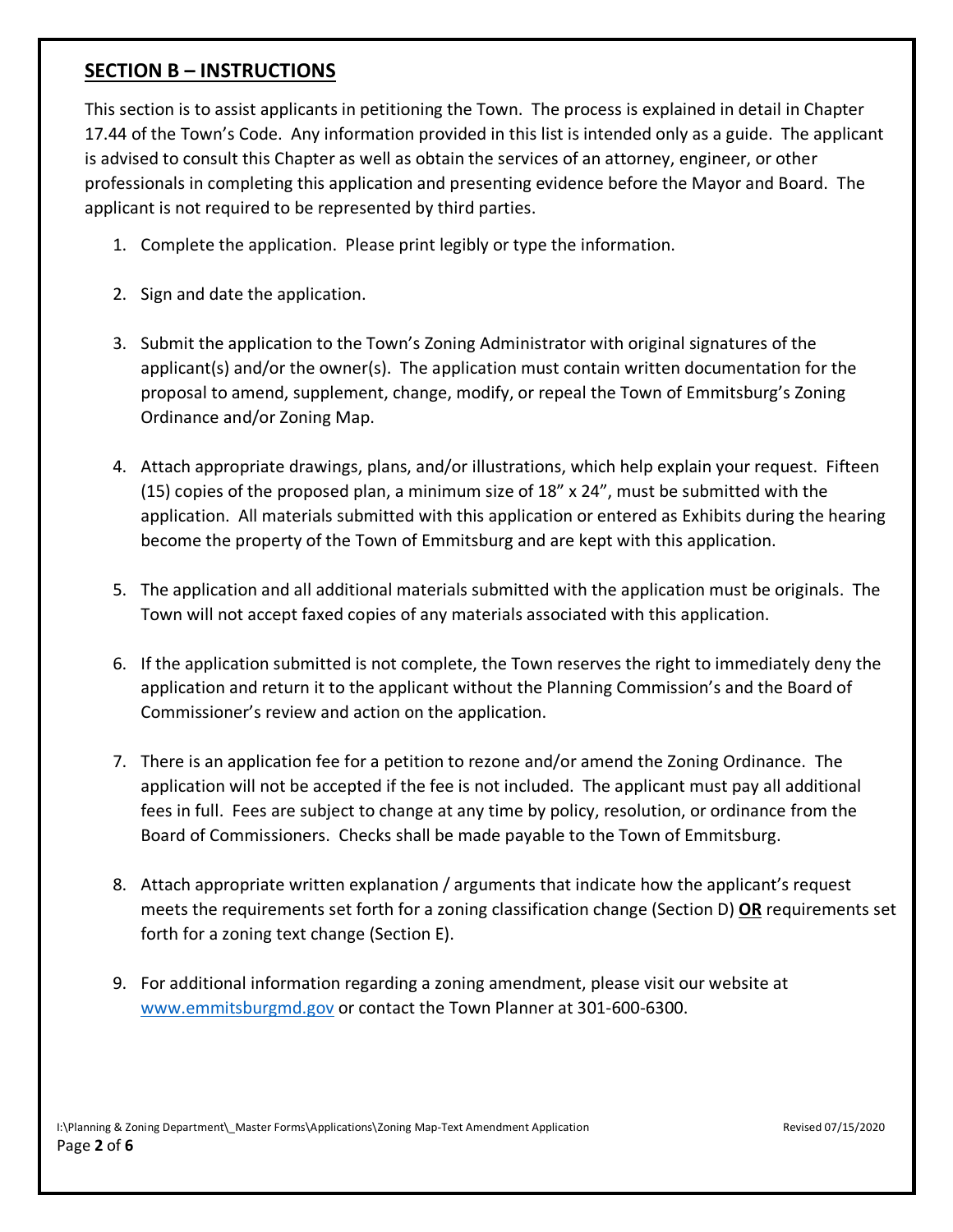| <b>SECTION C - FEES</b>                                                                                         |                                                                                                                                                                                                                             |                    |
|-----------------------------------------------------------------------------------------------------------------|-----------------------------------------------------------------------------------------------------------------------------------------------------------------------------------------------------------------------------|--------------------|
| Zoning Text Amendment: \$1,000.00                                                                               |                                                                                                                                                                                                                             |                    |
|                                                                                                                 | Zoning Map Amendment: \$1,000.00 plus \$15.00 per acre                                                                                                                                                                      |                    |
| <b>SECTION D - MAP AMENDMENT PETITIONS ONLY</b>                                                                 |                                                                                                                                                                                                                             |                    |
| <b>Property Description:</b>                                                                                    |                                                                                                                                                                                                                             |                    |
|                                                                                                                 |                                                                                                                                                                                                                             |                    |
|                                                                                                                 | Tax Map / Parcel No: __________________________Current Zoning Classification: ________________________________                                                                                                              |                    |
|                                                                                                                 |                                                                                                                                                                                                                             |                    |
| including the following matters:                                                                                | Where the purpose and effect of the proposed amendment is to change the zoning classification, the Mayor<br>and Board of Commissioners shall make findings of fact, to be explained by the applicant, in each specific case |                    |
|                                                                                                                 |                                                                                                                                                                                                                             |                    |
|                                                                                                                 |                                                                                                                                                                                                                             |                    |
|                                                                                                                 |                                                                                                                                                                                                                             |                    |
|                                                                                                                 |                                                                                                                                                                                                                             |                    |
|                                                                                                                 |                                                                                                                                                                                                                             |                    |
|                                                                                                                 |                                                                                                                                                                                                                             |                    |
|                                                                                                                 |                                                                                                                                                                                                                             |                    |
|                                                                                                                 |                                                                                                                                                                                                                             |                    |
|                                                                                                                 |                                                                                                                                                                                                                             |                    |
| 2. Availability of public facilities:                                                                           |                                                                                                                                                                                                                             |                    |
|                                                                                                                 |                                                                                                                                                                                                                             |                    |
|                                                                                                                 |                                                                                                                                                                                                                             |                    |
|                                                                                                                 |                                                                                                                                                                                                                             |                    |
|                                                                                                                 |                                                                                                                                                                                                                             |                    |
|                                                                                                                 |                                                                                                                                                                                                                             |                    |
|                                                                                                                 |                                                                                                                                                                                                                             |                    |
|                                                                                                                 |                                                                                                                                                                                                                             |                    |
|                                                                                                                 |                                                                                                                                                                                                                             |                    |
| I:\Planning & Zoning Department\_Master Forms\Applications\Zoning Map-Text Amendment Application<br>Page 3 of 6 |                                                                                                                                                                                                                             | Revised 07/15/2020 |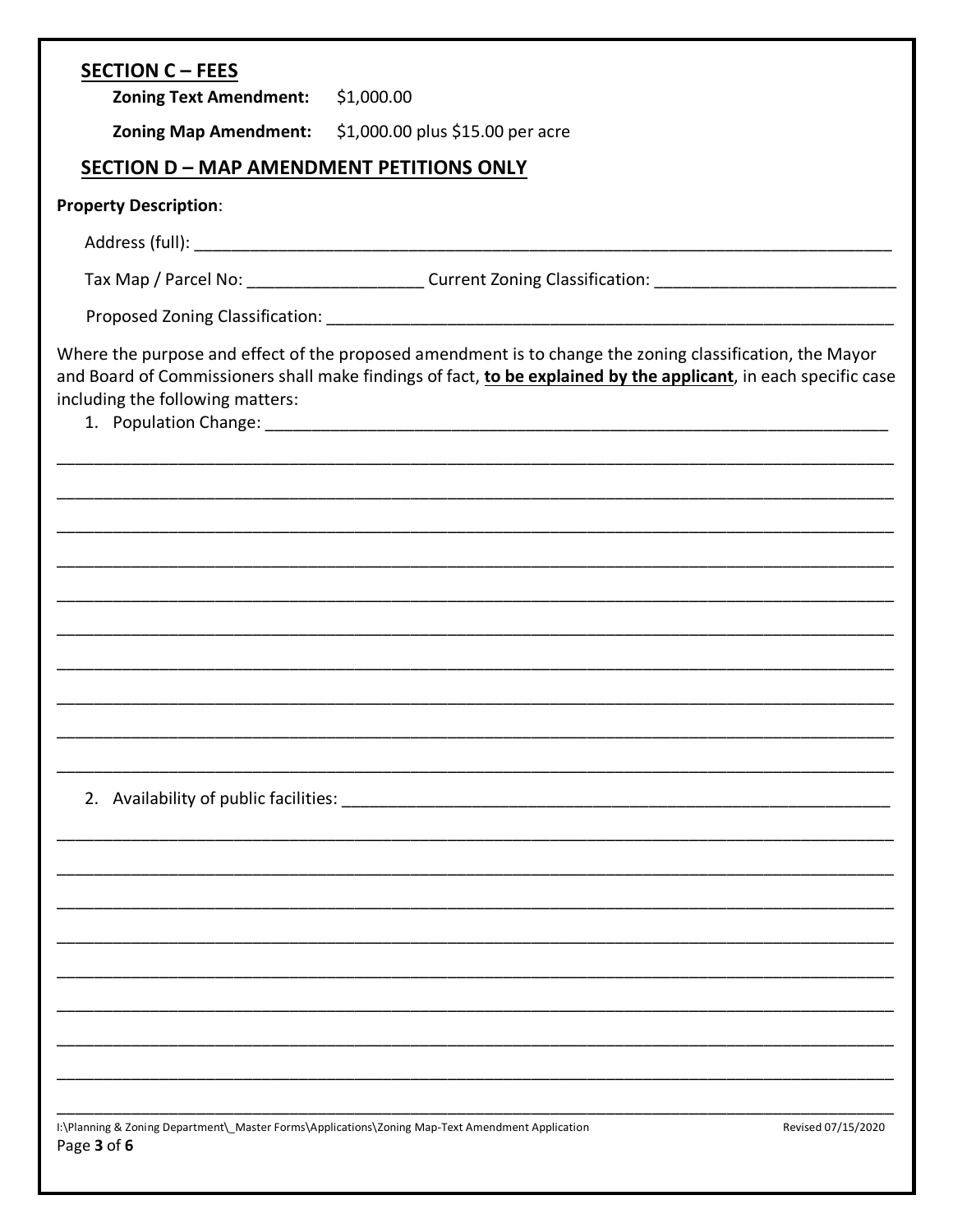| 3. Present & future transportation patterns: ___________________________________                     |                    |
|------------------------------------------------------------------------------------------------------|--------------------|
|                                                                                                      |                    |
|                                                                                                      |                    |
|                                                                                                      |                    |
|                                                                                                      |                    |
|                                                                                                      |                    |
|                                                                                                      |                    |
|                                                                                                      |                    |
|                                                                                                      |                    |
|                                                                                                      |                    |
| 4. Compatibility with existing & proposed development for the area: ________________________________ |                    |
|                                                                                                      |                    |
|                                                                                                      |                    |
|                                                                                                      |                    |
|                                                                                                      |                    |
|                                                                                                      |                    |
|                                                                                                      |                    |
|                                                                                                      |                    |
|                                                                                                      |                    |
|                                                                                                      |                    |
|                                                                                                      |                    |
| 5. Relationship of such proposed amendment to the Town's Comprehensive Plan:                         |                    |
|                                                                                                      |                    |
|                                                                                                      |                    |
|                                                                                                      |                    |
|                                                                                                      |                    |
|                                                                                                      |                    |
|                                                                                                      |                    |
| 6. Recommendation of the Town's Planning Commission.                                                 |                    |
| I:\Planning & Zoning Department\_Master Forms\Applications\Zoning Map-Text Amendment Application     | Revised 07/15/2020 |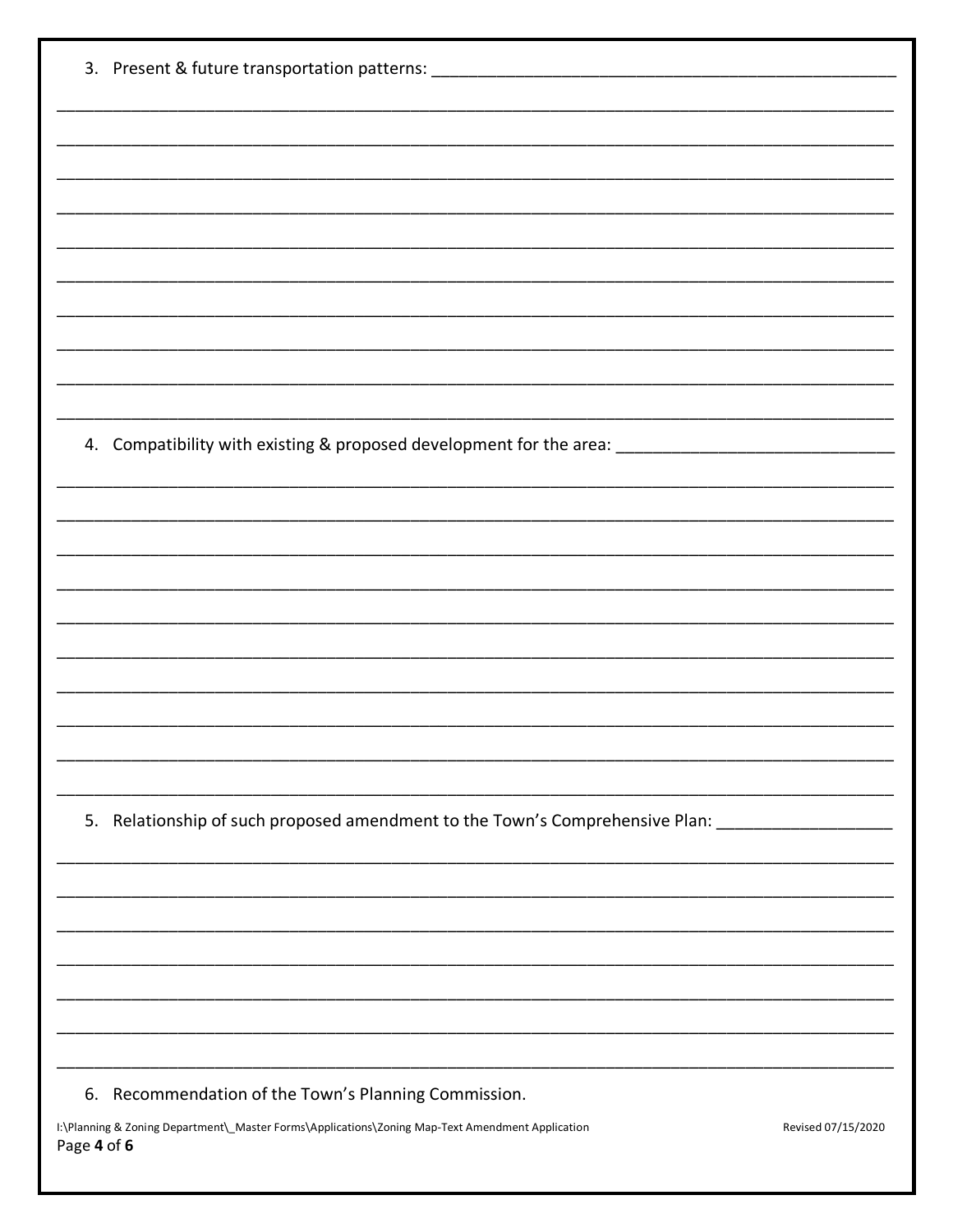The Mayor and Board of Commissioners may grant the amendment, based upon a finding that there was a substantial change in character of the neighborhood where the property is located OR that there was a mistake in the existing zoning classification.

I/We claim that there has been:

A substantial change in the character of the neighborhood where the property is located; OR

A mistake in the existing zoning classification.

Explain the claim in detail: [11]

| I:\Planning & Zoning Department\ Master Forms\Applications\Zoning Map-Text Amendment Application |
|--------------------------------------------------------------------------------------------------|
| Page 5 of 6                                                                                      |

Revised 07/15/2020